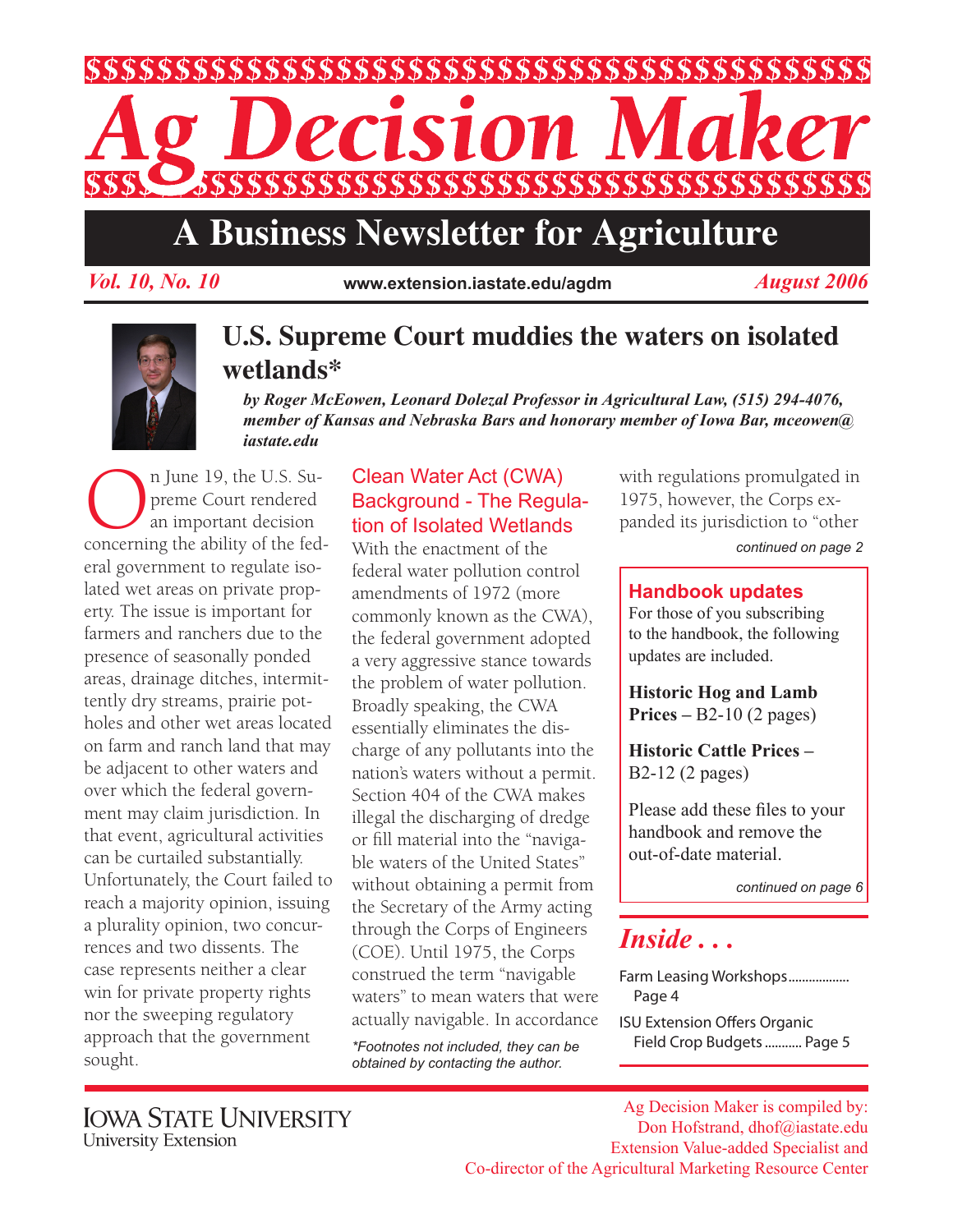## 

*U.S. Supreme Court muddies the waters on isolated wetlands, continued from page 1*

waters" of the United States, including streams, wetlands, playa lakes, and natural ponds if the use, degradation or destruction of those areas could affect interstate commerce. A series of court decisions beginning in the mid-1970s also contributed to the COE's increasing jurisdiction over wetlands. Indeed, in 1983 one federal court held that the term "discharge" may reasonably be understood to include "redeposit" and concluded that the term "discharge" covered the redepositing of soil taken from wetlands such as occurs during mechanized land clearing activities. Furthermore, since 1975, the COE and the Environmental Protection Agency (EPA) have defined "waters of the United States" such that the agencies assert regulatory authority over isolated wetlands or wetlands not adjacent to "waters of the United States" if a link exists between the water body and interstate commerce. This interpretation has been upheld judicially.

**The migratory bird rule.** In 1985, an EPA internal memorandum concluded that CWA jurisdiction could be extended to include isolated wetlands that were or could be used by migratory birds or endangered species. In 1986, the COE issued memoranda to its districts explaining that the use of waters by migratory birds could support the CWA's jurisdiction. In 1993, the United States State Court of Appeals for the Seventh Circuit agreed, holding that isolated wetlands actually used by migratory birds presented a sufficient connection to interstate commerce to give the EPA and the COE jurisdiction under the CWA. This same court was faced with a similar case later in the 1990s. This time the plaintiff was a consortium of suburban Chicago municipalities that selected for a 410-acre solid waste disposal site a 533-acre abandoned sand and gravel pit containing excavation trenches that had become permanent and seasonal ponds. The ponds and small lakes had become home to approximately 121 species of birds, including many endangered, water-dependent, and migratory birds. Because the proposal for the site required filling in some of the ponds, the plaintiff contacted the COE to determine if a landfill permit was required under Section 404 of the CWA. The

Corps asserted jurisdiction under the "migratory bird rule" and refused to issue a permit in 1991 and 1994, citing a need to protect the habitat of the migratory birds. When the municipalities challenged the COE's jurisdiction, the District Court granted the COE's motion for summary judgment and, on appeal, the Seventh Circuit held that the Congress had authority under the Commerce Clause to regulate intrastate waters and that the "migratory bird rule" was a reasonable interpretation of the CWA.

**The Supreme Court's 2001 opinion.** In early 2001, the Supreme Court reversed the Seventh Circuit and held that the "migratory bird rule" exceeded the authority granted to the COE under §404 of the CWA. But, the Court did not address the scope of the COE's jurisdiction under the Constitution's commerce clause. The Court stated that the "migratory bird rule" raised significant constitutional questions and would significantly impinge upon traditional states' power over land and water use. Since there was no clear congressional intent to do so, the court interpreted the act to avoid raising the constitutional and federalism issues created by the COE's interpretation of its jurisdiction.

The Supreme Court's decision seemed to indicate rather strongly that the COE did not have a legal basis under the CWA to regulate isolated wetlands that did not have a substantive connection to interstate commerce. While room remained to argue over the issue of navigability, the Court's opinion did appear to remove federal jurisdiction over private ponds and seasonal or ephemeral waters where the only connection with interstate commerce was migratory waterfowl. Since then, lower court opinions on federal jurisdiction over isolated wetlands have indicated that other factors are relevant in determining whether the federal government can regulate isolated water. Those factors include recreational use for interstate or foreign travelers, fish or shellfish habitat, or use of the water for industrial purposes by industries engaged in interstate commerce. In any event, it has become clear since the Supreme Court's 2001 opinion that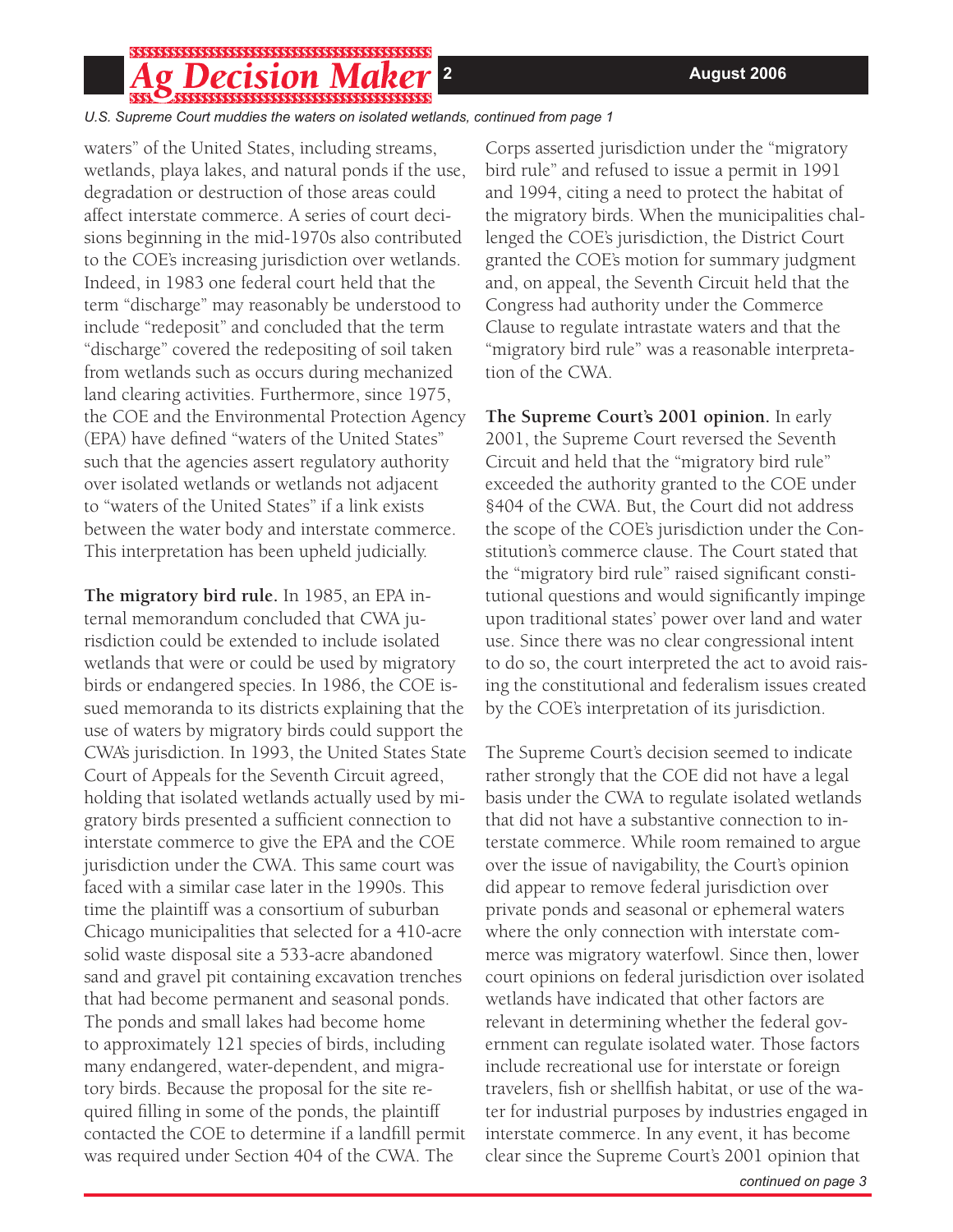#### PECISION A  $\overline{\phantom{0}}$  ,  $\overline{\phantom{0}}$  ,  $\overline{\phantom{0}}$  ,  $\overline{\phantom{0}}$  ,  $\overline{\phantom{0}}$  ,  $\overline{\phantom{0}}$  ,  $\overline{\phantom{0}}$  ,  $\overline{\phantom{0}}$  ,  $\overline{\phantom{0}}$  ,  $\overline{\phantom{0}}$  ,  $\overline{\phantom{0}}$  ,  $\overline{\phantom{0}}$  ,  $\overline{\phantom{0}}$  ,  $\overline{\phantom{0}}$  ,  $\overline{\phantom{0}}$  ,  $\overline{\phantom{0}}$

#### *U.S. Supreme Court muddies the waters on isolated wetlands, continued from page 2*

federal jurisdiction over open waters that ultimately flow into interstate waters or waters that are navigable-in-fact remain virtually unlimited.

The key question in any particular case is whether the isolated wetland at issue has a sufficient connection with "waters of the United States" to be subject to the permit requirement of Section 404 of the CWA.

#### *Rapanos and Carabell*

The Supreme Court's most recent opinion concerning federal jurisdiction over isolated wetlands involved two separate Michigan landowners that were prevented from developing their properties without a Section 404 permit from the COE. Both landowners argued that the COE's assertion of jurisdiction over their respective tracts exceeded the scope of the CWA and surpassed the constitutional limits of the Commerce Clause. One landowner owned 16 acres of wooded wetlands over which the COE asserted jurisdiction because the tract abutted a ditch (but was hydrologically distinct from the ditch due to a man-made berm) that connected to a drain that emptied into a creek that eventually connected to Lake St. Clair. The other landowner's tract was over ten miles from the nearest navigable waterway, but the COE asserted jurisdiction because water from the tract drained into a ditch that drained into a creek that flowed into a navigable river. The COE claimed that the hydrological connection made the drain a "tributary" of navigable waters. The United States Court of Appeals for the Sixth Circuit ruled for the government in both cases. The U.S. Supreme Court agreed to hear the cases in late 2005, even though the Bush administration urged the Court to not take the cases on the basis that the lower court correctly determined that the federal government had jurisdiction over the isolated wetlands at issue in both cases.

**The Scalia plurality opinion.** Unfortunately, the Court failed to clarify the meaning of the CWA phrase "waters of the United States" and the scope of federal regulation of isolated wetlands. While

the Court did vacate the decisions of the Sixth Circuit in both of the cases, the Court did not render a majority opinion, instead issuing a total of five separate opinions. The plurality opinion, written by Justice Scalia and joined by Justices Thomas, and Alito and Chief Justice Roberts, would have construed the phrase "waters of the United States" to include only those relatively permanent, standing or continuously flowing bodies of water that are ordinarily described as "streams," "oceans," and "lakes." In addition, the plurality opinion also held that a wetland may not be considered "adjacent to" remote "waters of the United States" based merely on a hydrological connection. Thus, in the plurality's view, only those wetlands with a continuous surface connection to bodies that are "waters of the United States" in their own right, so that there is no clear demarcation between the two, are "adjacent" to such waters and covered by permit requirement of Section 404 of the CWA.

**Justice Kennedy's concurrence.** Justice Kennedy authored a concurring opinion, but on much narrower grounds. Thus, Justice Kennedy's opinion is the controlling opinion in the case. In Justice Kennedy's view, the Sixth Circuit correctly recognized that a water or wetland constitutes "navigable waters" under the CWA if it possesses a significant nexus to waters that are navigable in fact or that could reasonably be so made. But, in Justice Kennedy's view, the Sixth Circuit failed to consider all of the factors necessary to determine that the lands in question had, or did not have, the requisite nexus. Without more specific regulations comporting with the Court's 2001 opinion, Justice Kennedy stated that the COE needed to establish a significant nexus on a case-by-case basis when seeking to regulate wetlands based on adjacency to non-navigable tributaries, in order to avoid unreasonable application of the CWA. Justice Kennedy believed the record in the cases contained evidence pointing to a possible significant nexus, but the Sixth Circuit had not required the COE to establish a significant nexus in accordance with the permissible factors. As a result, Justice Kennedy concurred that the Sixth Circuit opinions should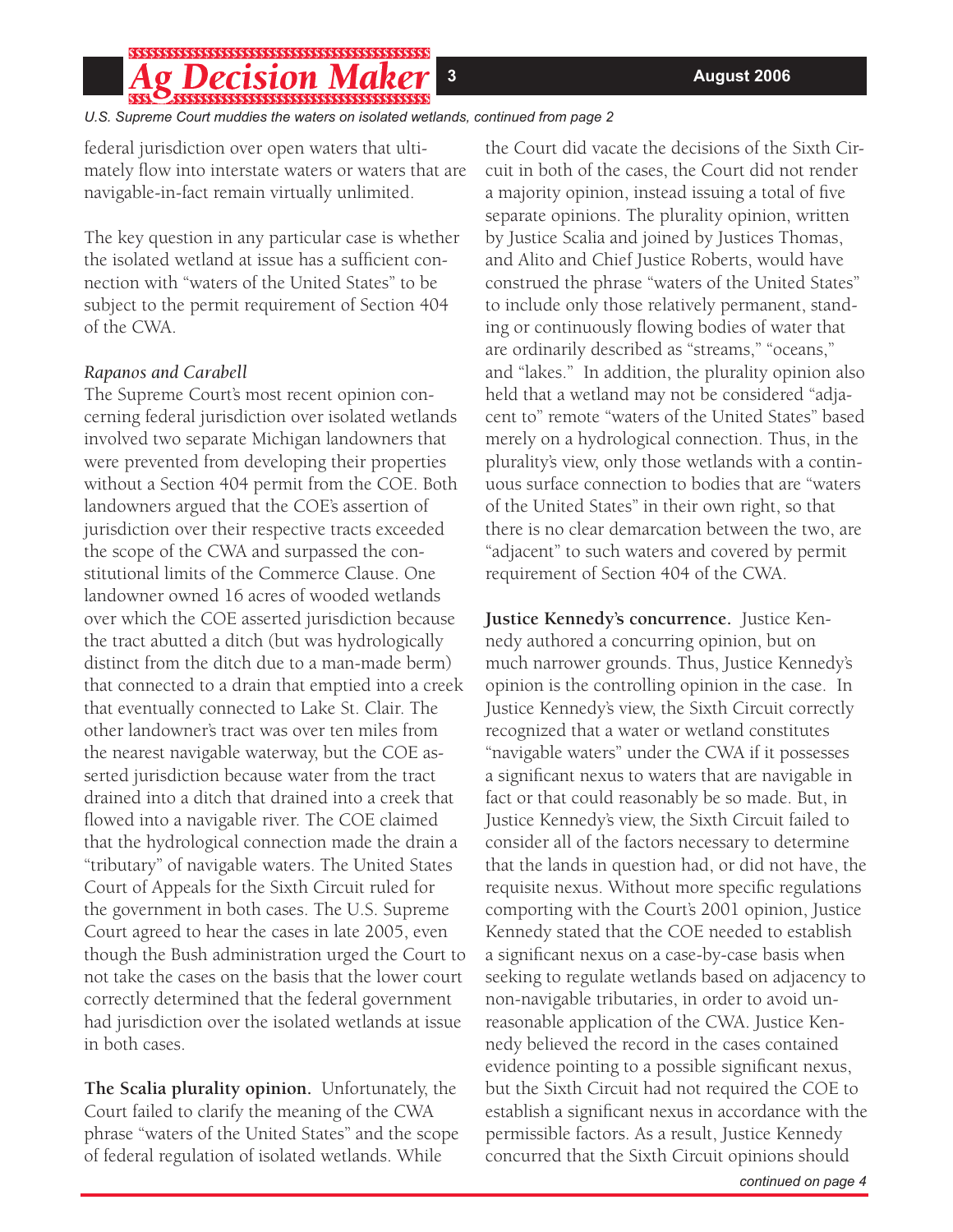# 

*U.S. Supreme Court muddies the waters on isolated wetlands, continued from page 3*

be vacated and the cases remanded to the Sixth Circuit for further proceedings.

Justice Kennedy's opinion is neither a clear victory for the landowners in the cases or the COE. While he rejected the plurality's narrow reading of the phrase "waters of the United States," he also rejected the government's broad interpretation of the phrase. While the "significant nexus" test of the Court's 2001 SWANCC opinion required regulated parcels to be "inseparably bound up with the 'waters' of the United States," Justice Kennedy would require the nexus to "be assessed in terms of the statute's goals and purposes" in accordance with the Court's 1985 opinion in United States v. Riverside Bayview Homes.

#### The Future of Federal Regulation of Isolated Wetlands

The bottom line is that the Court has injected enormous uncertainty into the law. Further litigation on the issue of isolated and adjacent wetlands is assured. In addition the Congress may step into

# **Farmland leasing workshops**

Farmland Leasing Workshops will soon be<br>held around the state. Each workshop will<br>feature facilitated discussions, training ma held around the state. Each workshop will feature facilitated discussions, training material and an informational booklet. The workshop will last approximately 3 hours in length.

These workshops are sponsored by Iowa State University Extension and facilitated by ISU Extension Farm Management Field Specialists.

#### Workshop Content

- Cash rental rate survey
- Comparison of different type leases
- Look at impact of yields and prices
- Current farmland values

the fray. Presently, legislation has been introduced in both the U.S. House and Senate, which would make clear that the protections of the Clean Water Act are meant to be broad, just as Congress intended when it passed the landmark law in 1972, and just as the law has been interpreted by federal agencies under Republican and Democratic administrations alike. The proposed legislation specifies that the federal government has regulatory jurisdiction over, among other things, all interstate and intrastate waters and their tributaries, intermittent streams, mudflats, sandflats, prairie potholes, wet meadows, playa lakes, and natural ponds to the fullest extent possible under the Constitution. That is broad-sweeping language that would solidify the federal government's ability to regulate wet areas on farm and ranch land.

In the meantime, farmers, ranchers, and other landowners will have to wait for another day for more certainty concerning the protection of private property rights on isolated wetlands.

- Agricultural trends and issues
- **Internet Resources**
- Use of spreadsheets to compare leases
- Opportunity for questions

#### Registration

To find out more about specific dates and registering for a meeting in your area, visit the ISU Extension Calendar, http://www.extension.iastate. edu/calendar/. Information on each meeting is listed along with registration information.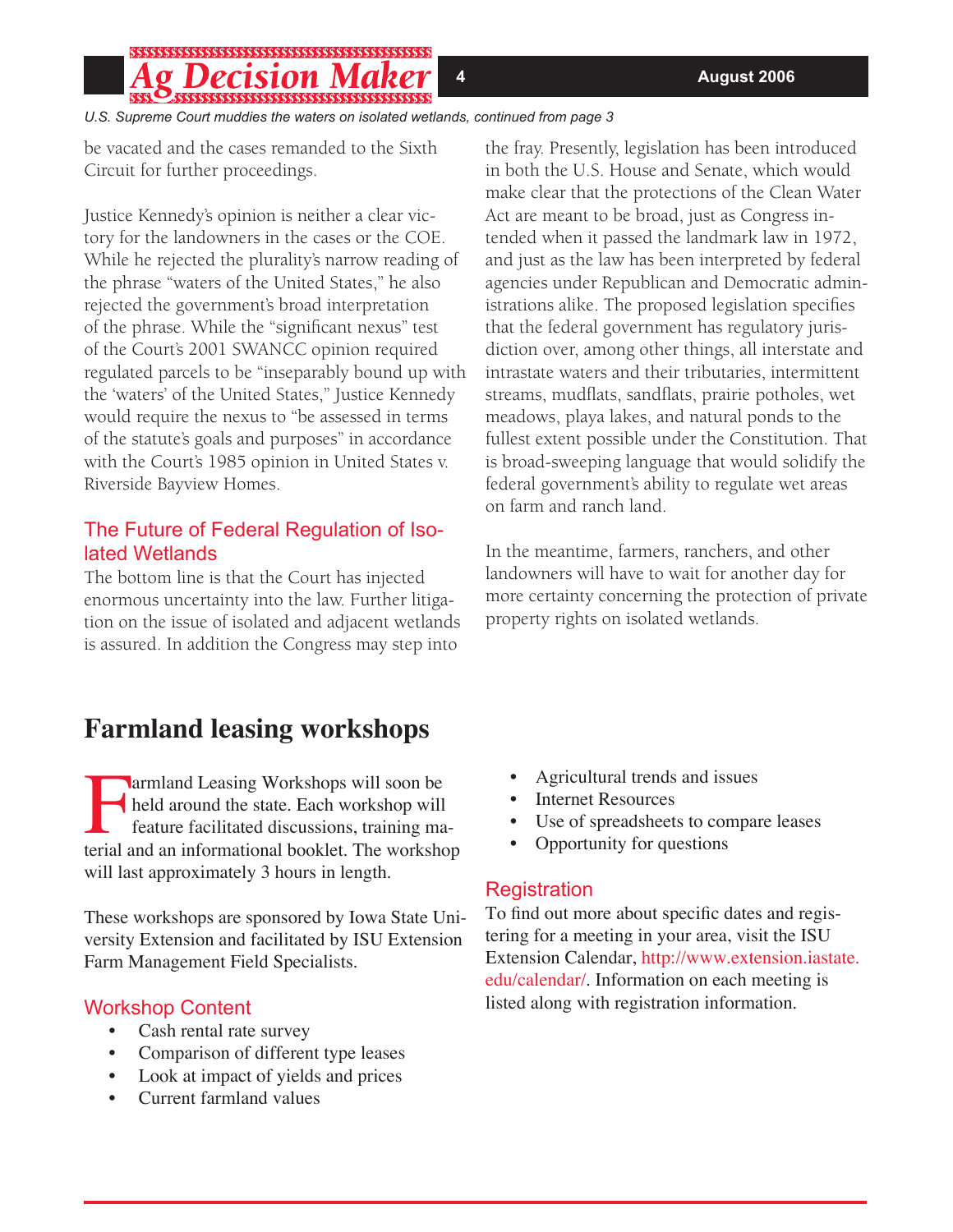# **ISU Extension offers organic field crop budgets**

new Iowa State University (ISU) Exten-<br>sion publication is now available to ad-<br>dress the need for accurate budgeting to sion publication is now available to address the need for accurate budgeting tools among organic crop producers.

\*\*\*\*\*\*\*\*\*\*\*\*\*\*\*\*\*\*\*\*\*\*\*\*\*\*\*\*\*\*\*\*\*\*\*\*

Organic Crop Production Enterprise Budgets (AgDM File A1-18 or ISU Extension Publication FM1876) contains four enterprise budget worksheets that can be used to estimate the costs and revenue associated with planting and harvesting organic field crops. Organic growers may have three to six different products to develop budgets for, depending upon the number of crops within their rotation. These budgets reflect a four-year rotation of corn, soybeans, oats with alfalfa and a second year of alfalfa as the crops.

To help producers budget expenses, the first element of the worksheet requires a projection of total demand for a given commodity, or an estimate of what the producer thinks is a realistic sales goal. Based on this projected demand, a producer can input estimated production expenses into the worksheet to calculate the total cost of production.

"Developing an enterprise budget allows organic crop producers to evaluate production costs and change production practices to become more efficient, as well as to determine the best crops to produce in a rotation," said Craig Chase, ISU Extension farm management field specialist.

Each worksheet is divided into sections by cost, including:

- Total projected receipts (demand) in units (bushels, tons) and dollars per unit

- Ownership costs associated with assets (land, machinery)

- Cost of labor for planting and associated machinery expenses

- Cost of seed, fertilizer and crop insurance

- Interest expense associated with pre-harvest crops

- Total cost of labor for harvesting, handling and hauling commodity

- Summary of returns over variable and total cost

Each worksheet also provides sample budgets, which are based on a long-term study located at an Iowa State University research farm in southwest Iowa. The data was modified to more accurately reflect average Iowa results as indicated by organic farmers who reviewed the budgets. This tool does not account for marketing or transaction costs, since these vary greatly based on location. Producers should include marketing costs to accurately estimate the overall profitability of an enterprise.

The information file is available on the Ag Decision Maker web site at: http://www.extension. iastate.edu/agdm/crops/html/a1-18.html. Decision Tools for each of enterprise are also available through Ag Decision Maker.